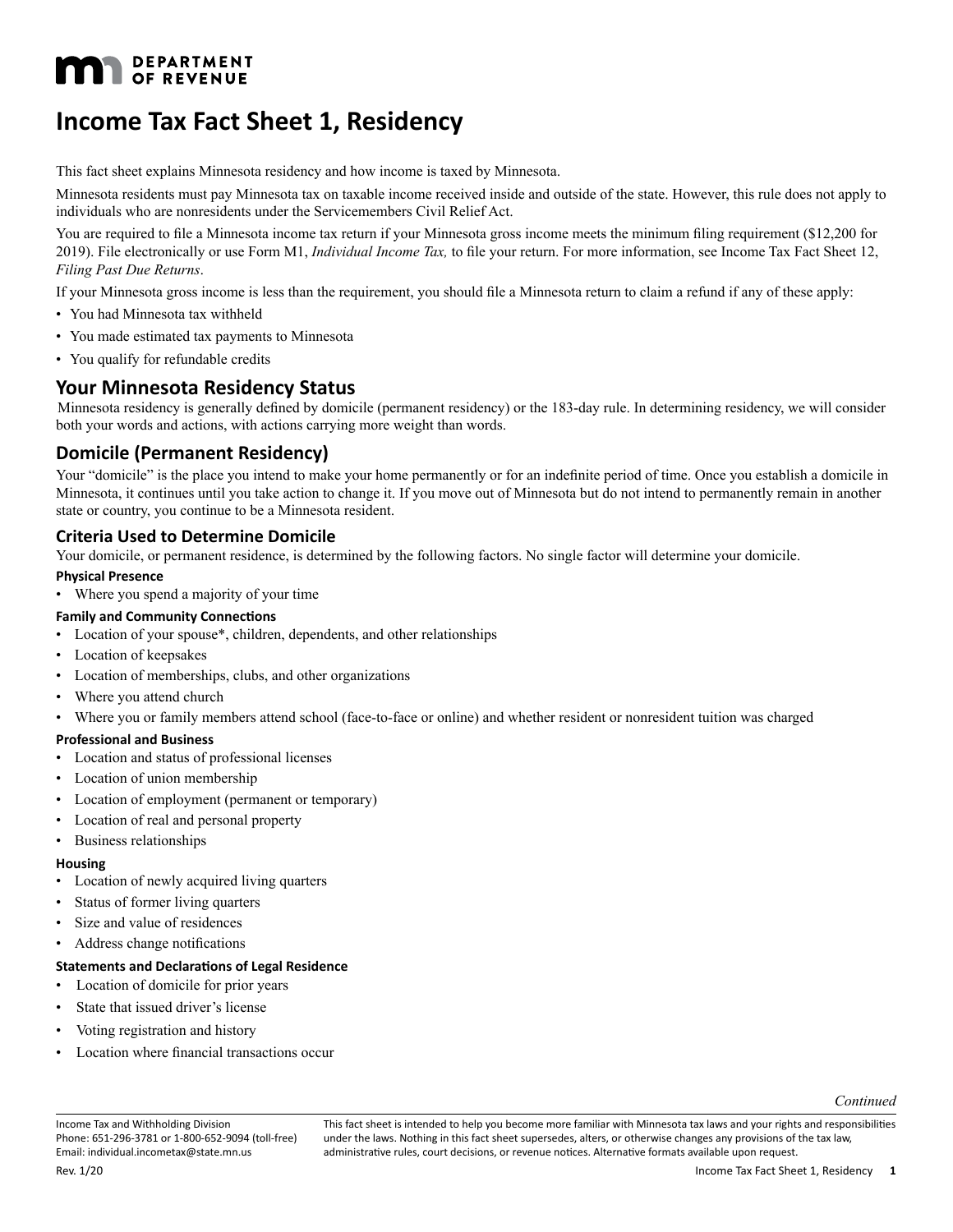- Address on military records
- Address on legal documents
- Statements to insurance companies
- Where resident or nonresident hunting/fishing licenses were purchased
- Location of jury duty
- Statements to other taxing authorities

**Note:** The Minnesota Department of Revenue does not consider your donations to charity when determining your residency. We will not ask for this information and you do not have to provide it.

#### **\*Spousal Presumption**

Your spouse is generally assumed to be a resident of the same state as you, except in the following situations:

- You are legally separated or divorced
- You or your spouse is a member of the military
- There is evidence to the contrary

**Example:** You moved to another state for work. Your spouse remained in Minnesota to sell your house and to see your children through the rest of the school year. The intent is they will join you.

# **The 183-Day Rule**

You're considered a Minnesota resident for tax purposes (even if you have permanent residency in another state) if you meet both of the following conditions:

- You spend at least 183 days in Minnesota during the year (any part of a day counts as a full day)
- You or your spouse rent, own, maintain, or occupy a residence in Minnesota suitable for year-round use and equipped with its own cooking and bathing facilities

If both conditions apply for the entire year, you must follow the filing requirements for a full-year Minnesota resident.

If you meet the first condition, but the second condition applies for less than the full year, you are considered a part-year resident for the time the second condition applies. You must follow the filing requirements for a part-year Minnesota resident.

#### **Exceptions to the 183-Day Rule**

The 183-day rule does not apply in the following situations:

- Members of the military (or their spouses) who are stationed in Minnesota but are permanent residents of another state
- Residents of Michigan and North Dakota (these states have tax reciprocity agreements with Minnesota)

## **Changing Residency**

Changing legal residence requires both of the following:

- Physical presence in a new location
- Intent to remain there permanently or indefinitely

If you maintain a home in Minnesota, but claim residency elsewhere, you must keep adequate records to verify that you spent more than half of the year out of state. Records include planners, calendars, plane tickets, canceled checks, credit card statements, and other receipts.

### **Part-year Residents**

You are considered a part-year resident if, during the year, one of the following applies to you:

- You moved into Minnesota with the intention of remaining
- You moved out of Minnesota and have established a permanent residence elsewhere

See Income Tax Fact Sheet 2, *Part-Year Residents*.

#### **Nonresidents**

You are considered a nonresident if you earn income in Minnesota, but are a permanent resident of another state or country. See Income Tax Fact Sheet 3, *Nonresidents*.

## **Special cases**

### **Reciprocity**

Minnesota has reciprocity agreements with Michigan and North Dakota. These agreements cover only personal service income such as wages, salaries, tips, commissions, and bonuses. See Income Tax Fact Sheet 4, *Reciprocity*.

#### **Foreign Income**

If you earned income in a foreign country, you may qualify for the federal foreign earned income exclusion. If you qualify and your foreign earned income is excluded on your federal return, Minnesota will not tax this income. However, you must still file a Minnesota return.

Some taxpayers (such as federal employees) may not qualify for the federal earned income exclusion. Others may have earned income above the federal threshold or have unearned income that does not qualify for the federal exclusion.

*Continued*